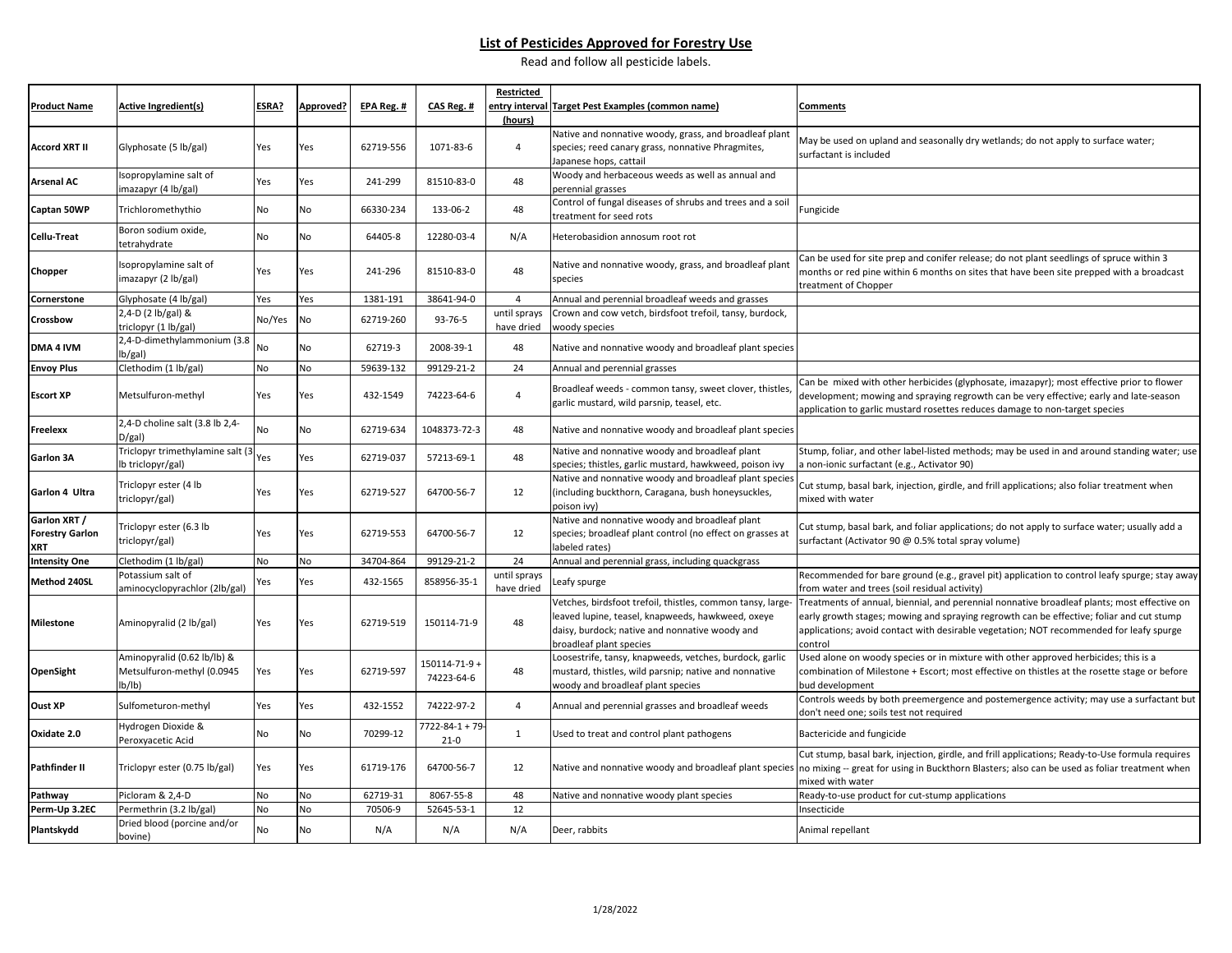#### **List of Pesticides Approved for Forestry Use**

Read and follow all pesticide labels.

| Plateau              | Imazapic ammonium salt (2<br>lb/gal)      | Yes | Yes | 241-365   | 115136-53-3 | 12 | Leafy spurge                                                                                                                                                  | Recommended for control of leafy spurge in grassy areas or near trees (as opposed to<br>Method 240SL for bareground applciation); late summer or fall application recommended                                                                                                                                             |
|----------------------|-------------------------------------------|-----|-----|-----------|-------------|----|---------------------------------------------------------------------------------------------------------------------------------------------------------------|---------------------------------------------------------------------------------------------------------------------------------------------------------------------------------------------------------------------------------------------------------------------------------------------------------------------------|
| <b>Razor Pro</b>     | Glyphosate (4 lb/gal)                     | Yes | Yes | 228-366   | 38641-94-0  |    | Native and nonnative woody and broadleaf plant species Includes surfactant, so no need to add surfactant                                                      |                                                                                                                                                                                                                                                                                                                           |
| Rodeo                | Glyphosate (5.4 lb/gal)                   | Yes | Yes | 62719-324 | 38641-94-0  |    | Native and nonnative woody, grass, and broadleaf plant<br>species; reed canary grass, nonnative Phragmites,<br>Japanese hops, cattail                         | Non-selective (will control both broadleaf and grasses); may be used in and around water and<br>wetlands; do not apply to open bodies of water where woody brush, trees and herbaceous<br>weeds do not exist; requires use of a non-ionic surfactant; NOT recommended for leafy<br>spurge control                         |
| <b>Roundup Pro</b>   | Glyphosate (4 lb/gal)                     | Yes | Yes | 524-529   | 38641-94-0  |    | Native and nonnative woody, grass, and broadleaf plant<br>species                                                                                             | Broad spectrum herbicide; broadcast from spray gun or boom sprayer allowed; no aerial<br>spraying allowed; late- and early-season rosette treatment; foliar or leaf spraying<br>applications may be appropriate if non-target plants are not a concern during growing<br>season; NOT recommended for leafy spurge control |
| Transline            | Clopyralid (3 lb/gal)                     | Yes | Yes | 62719-259 | 1702-17-6   | 12 | Knapweeds, thistles, vetches, birdsfoot trefoil, clovers;<br>Caragana, black locust, Russian olive; native and<br>nonnative woody and broadleaf plant species | For annual and biennial broadleaf species, it is best to treat before seed set; for woody<br>species, year-round treatment is an option; more selective than Milestone                                                                                                                                                    |
| Vastlan              | Triclopyr choline (4 lb<br>triclopyr/gal) | Yes | Yes | 62719-687 |             | 24 | Native and nonnative woody and broadleaf plant species                                                                                                        |                                                                                                                                                                                                                                                                                                                           |
| Velpar L and DF      | Hexazinone (2 lb/gal)                     | No  | No  | 61842-48  | 51235-04-2  | 48 | and woody species                                                                                                                                             | Pre-emergent and post-emergent control of herbaceous Can be used for site prep and release; application rate varies with soil texture (see label); soil<br>active so be careful around trees; soil test for % organic matter required before use                                                                          |
|                      |                                           |     |     |           |             |    |                                                                                                                                                               |                                                                                                                                                                                                                                                                                                                           |
| <b>Adjuvants:</b>    |                                           |     |     |           |             |    |                                                                                                                                                               |                                                                                                                                                                                                                                                                                                                           |
| <b>Activator 90</b>  |                                           |     |     |           |             |    |                                                                                                                                                               | Non-ionic surfactant; can be used if aquatic label needed; will damage jack pine                                                                                                                                                                                                                                          |
| <b>Bark Oil Blue</b> |                                           |     |     |           |             |    |                                                                                                                                                               | For basal bark and stump treatments with plant herbicides that are labeled for mixing with oil                                                                                                                                                                                                                            |
| Choice               |                                           |     |     |           |             |    |                                                                                                                                                               | Water conditioner for use @ 0.25% with all glyphosate formulations                                                                                                                                                                                                                                                        |
| Liberate             |                                           |     |     |           |             |    |                                                                                                                                                               | Non-ionic surfactant; very good site prep surfactant; do not use for release                                                                                                                                                                                                                                              |
| Penetron             |                                           |     |     |           |             |    |                                                                                                                                                               | Non-ionic surfactant; preferred surfactant for release; not for aquatic use                                                                                                                                                                                                                                               |

**To propose additional product(s) to be added to this list, contact Mike Reinikainen (mike.reinikainen@state.mn.us)**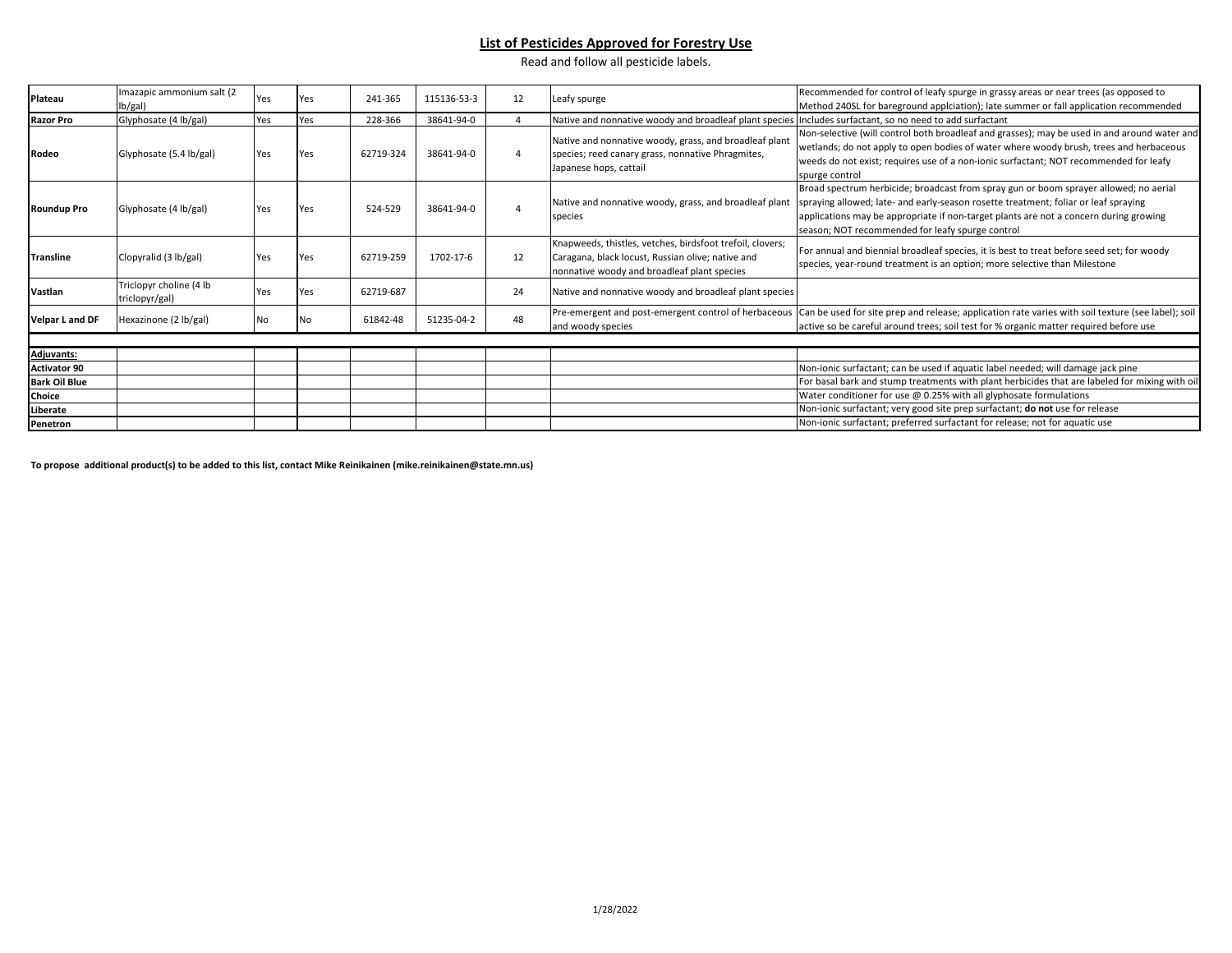# **Pesticide Application Methods**

Read and follow all pesticide labels.

| <b>Pesticide Application Method</b> | <b>Recommended Uses</b>                  | Comments (application method, season, etc.)                                                                         |  |  |
|-------------------------------------|------------------------------------------|---------------------------------------------------------------------------------------------------------------------|--|--|
| Aerial spraying from helicopter     |                                          | Used for site preparation and release of See Aerial Pesticide Aviation Plan for details, including restrictions and |  |  |
|                                     | conifers from vegetative competition.    | requirements.                                                                                                       |  |  |
| <b>Boom sprayer</b>                 | Used for site preparation and release of |                                                                                                                     |  |  |
| from skidder, tractor, ATV, or      | conifers from competing vegetation.      | Success with low volume treatments is dependent on precision                                                        |  |  |
| truck                               | Also used to control nonnative plant     | application of an effective product mixture. Spray equipment must be                                                |  |  |
|                                     | infestations over large areas and along  | properly calibrated. See Appendix XX for pesticide recommendations.                                                 |  |  |
| Low and high volume                 | roads and right-of-ways.                 |                                                                                                                     |  |  |
|                                     | Used with narrow spectrum herbicides     |                                                                                                                     |  |  |
| <b>Combination mowing and</b>       | for control of nonnative plants over     | This is done using a specialized brush saw or mower that applies                                                    |  |  |
| herbicide application               | large areas, such as leafy spurge,       | herbicide along the cutting surface.                                                                                |  |  |
|                                     | spotted knapweed, and buckthorn.         |                                                                                                                     |  |  |
| <b>Back pack or hand spraying</b>   | Used for spot treatments on foliage,     | Success with low volume treatments is dependent on precision                                                        |  |  |
|                                     | basal bark treatments, or cut surface    | application of an effective product mixture. Spray equipment must be                                                |  |  |
| Low volume                          | treatment methods (including cut         | properly calibrated. See Appendix XX for pesticide recommendations.                                                 |  |  |
|                                     | stump and hack-and-squirt).              |                                                                                                                     |  |  |
|                                     |                                          | Can be applied using handheld applicators or mounting wick                                                          |  |  |
| <b>Wicking tools</b>                | Used for spot treatments on foliage.     | applicators to ATV or tractor. Wipes pesticide directly onto vegetation                                             |  |  |
|                                     |                                          | to reduce potential of drift. Examples include the Smucker weed                                                     |  |  |
|                                     | Used for cut stump or basal bark         |                                                                                                                     |  |  |
| <b>Daubers</b>                      | treatments.                              | Example tools are the Buckthorn Blaster and PVC "Kill stick"                                                        |  |  |
|                                     |                                          |                                                                                                                     |  |  |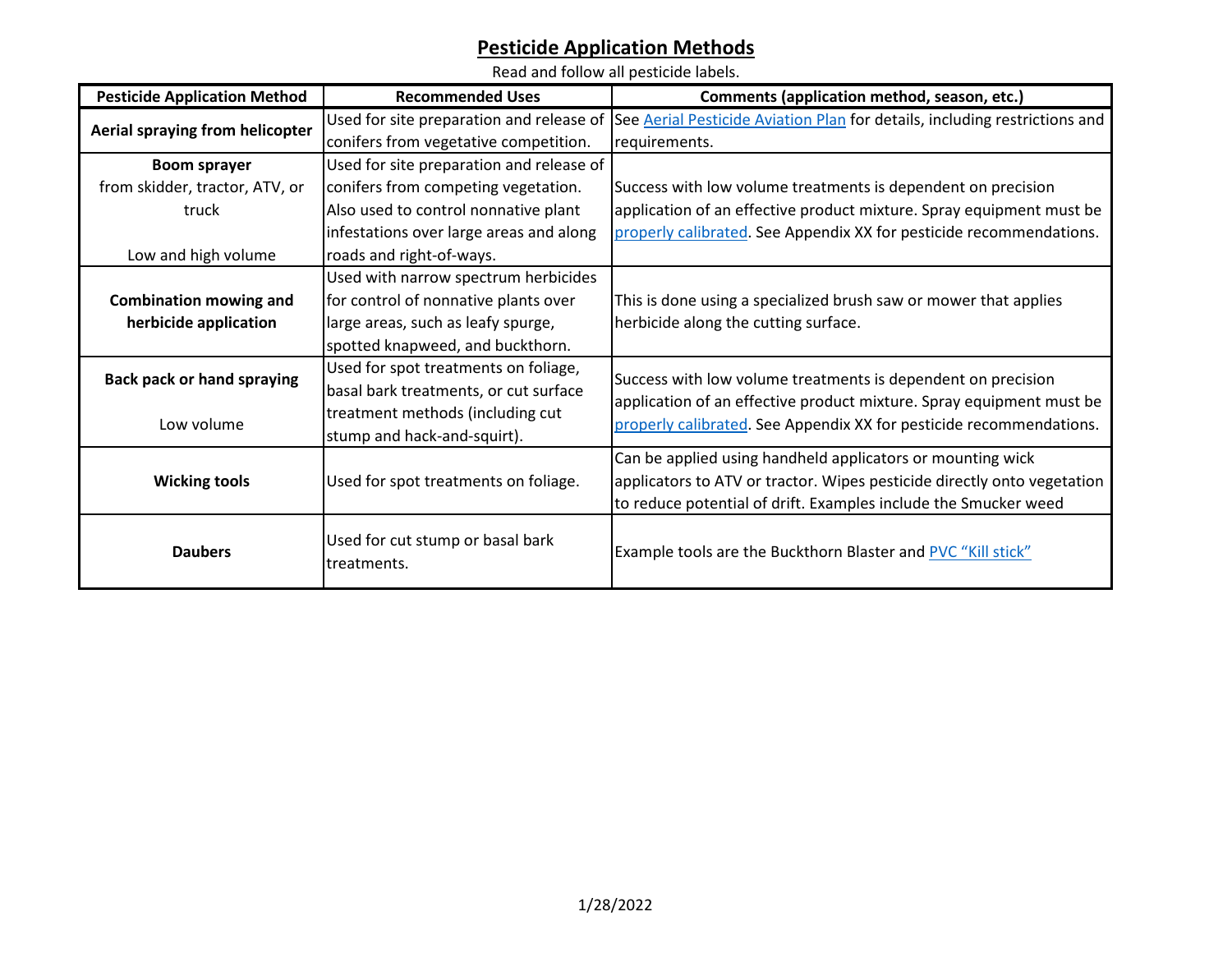#### **Pesticide Recommendations for Invasive Species Treatment Projects**

| <b>Pesticide</b>      | Canada thistle | Common tansy    | Garlic mustard  | Knapweeds | Leafy spurge | plumeless thistles<br>Musk & | nead and follow an pesticide labels.<br>Non-native Phragmites | Reed canary grass | Teasels         | Wild Parsnip    | basal/cut stump<br>$\mathbf{I}$<br>Woody plant | Woody plants - foliar |
|-----------------------|----------------|-----------------|-----------------|-----------|--------------|------------------------------|---------------------------------------------------------------|-------------------|-----------------|-----------------|------------------------------------------------|-----------------------|
| <b>Escort</b>         |                | 1 <sub>oz</sub> | 1 <sub>oz</sub> |           |              |                              |                                                               |                   | 1 <sub>oz</sub> | 1 <sub>oz</sub> |                                                | $1-2$ oz              |
| <b>Garlon 4 Ultra</b> |                |                 |                 |           |              |                              |                                                               |                   |                 |                 | 25%                                            | $3-6$ qt              |
| <b>Garlon XRT</b>     |                |                 |                 |           |              |                              |                                                               |                   |                 |                 |                                                | $2-4$ qt              |
| Method 240SL^         |                |                 |                 |           | 6 oz         |                              |                                                               |                   |                 |                 |                                                |                       |
| <b>Milestone</b>      | 7 oz           |                 |                 | 5 oz      |              | 5 oz                         |                                                               |                   |                 |                 |                                                |                       |
| Opensight*            | 3.3 oz         | 3.3 oz          |                 | 2.5 oz    |              | 2.5 oz                       |                                                               |                   | 3.3 oz          | 3.3 oz          |                                                |                       |
| <b>Pathfinder II</b>  |                |                 |                 |           |              |                              |                                                               |                   |                 |                 | <b>RTU</b>                                     |                       |
| Plateau^              |                |                 |                 |           | 8 oz         |                              |                                                               |                   |                 |                 |                                                |                       |
| Rodeo                 |                |                 |                 |           |              |                              | $2-4$ qt                                                      | $2-4$ qt          |                 |                 |                                                | $1.5 - 2.25$ qt       |
| <b>Transline</b>      | 16 oz          |                 |                 | 12 oz     |              | 12 oz                        |                                                               |                   |                 |                 |                                                |                       |

### Read and follow all pesticide labels.

RTU = ready to use

Many pesticides must be mixed with a surfactant such as Penetron, Activator 90 or Liberate.

Choice is a water conditioner recommended for use with all glyphosate mixes.

Bark oil blue should usually be used when conducting basal or cut stump treatments.

Rates are in volume per acre or percent. Rates are based on single pesticide applications, not tank mixes.

For tank mixes, see label guidelines.

\*Opensight is a combination of Milestone and Esort. 3.3oz Opensight contains the equivalent of 7 oz Milestone and 0.54 oz Excort XP.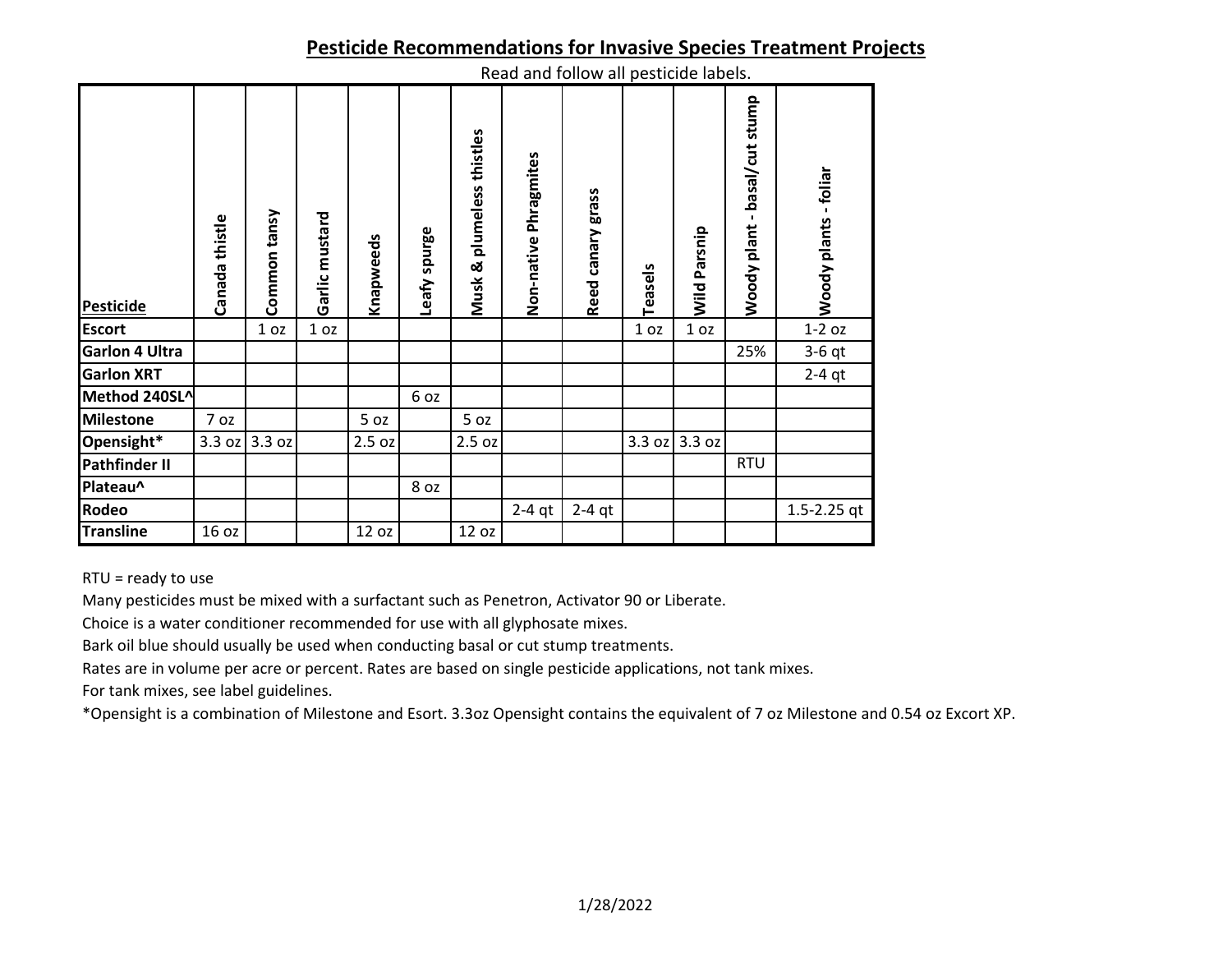### **Pesticide Tank Mixes Recommended for Forestry Site Preparation Projects**

Read and follow all pesticide labels. **Pesticide or Surfactant Used alone Labeled tank mixes**  *Be sure the species to be planted are on BOTH labels* **Other tank mixes Accord XRT Contains** surfactant *All species:* 1.5-8 qt/ac Labeled tank mixes on Accord label: Chopper, Escort, Garlon 3A, Garlon 4, Oust Species on Accord label: *All species* Species on Garlon labels: *All species* Species on Oust label: *Black Spruce,* T*amarack* Tank mix rate on Accord label: 1-4 oz Oust + 1.5-8 qt Accord/ac *White Spruce:* up to 1 oz/ac Oust + Accord, wait 3 months before planting *Red Pine:* 0.5-1.25 oz/ac Oust + Accord, wait 3 months before planting **Rodeo** Requires nonionic surfactant *All species:* 1.5-8 qt/ac Labeled tank mixes on Rodeo label: Garlon 3A, Garlon 4, **Oust** Species on Rodeo label: *All species* Species on Garlon labels: *All species* Species on Oust label: *Black Spruce, Tamarack* Tank mix rate on Rodeo label: 1-4 oz Oust + 0.75-7.5 qt Rodeo/ac *White Spruce:* up to 1 oz/ac Oust + Rodeo, wait 3 months before planting *Red Pine:* 0.5- 1.25 oz/ac Oust + Rodeo, wait 3 months before planting **Forestry Garlon XRT** Usually add Activator 90 All species: 2-4 qt/ac Garlon plus Accord tank mix is on the Accord label. Species on Accord label: *All species* Species on Garlon label: *All species White Spruce:* Oust 1 oz/ac + Garlon, wait 3 months before planting **Garlon 3A** Add Activator 90 All species: up to 8 qt/ac Garlon plus Accord tank mix is on the Accord label. Species on Accord label: *All species* Species on Garlon label: *All species* **Oust XP** *Black Spruce:* 2-4 oz/ac, wait 13 months to plant *Tamarack:* 2.5-4 oz/ac, wait 8 months to plant *Red Pine:* 1-2oz/ac Labeled tank mix on Oust label: None Oust + Accord tank mix is on Accord label: 1-4 oz Oust + 1.5-8 qt Accord Species on Oust label: *Black Spruce, Tamarack* Species on Accord label: *All species Red Pine:* Oust at rates of either 0.5 oz/ac on coarse texture soil or 1.25 oz/ac on fine texture soil with Accord, wait 3 months before planting *White Spruce:* Oust alone 1 oz/ac or 1/oz Oust with Garlon 4 or 1 oz Oust with Accord. Wait 3 months before planting **Activator 90** Use 0.5% Activator, which is the non-ionic surfactant same as 0.5 gal/100 gal of spray mix or 2 qt/100 gal spray mix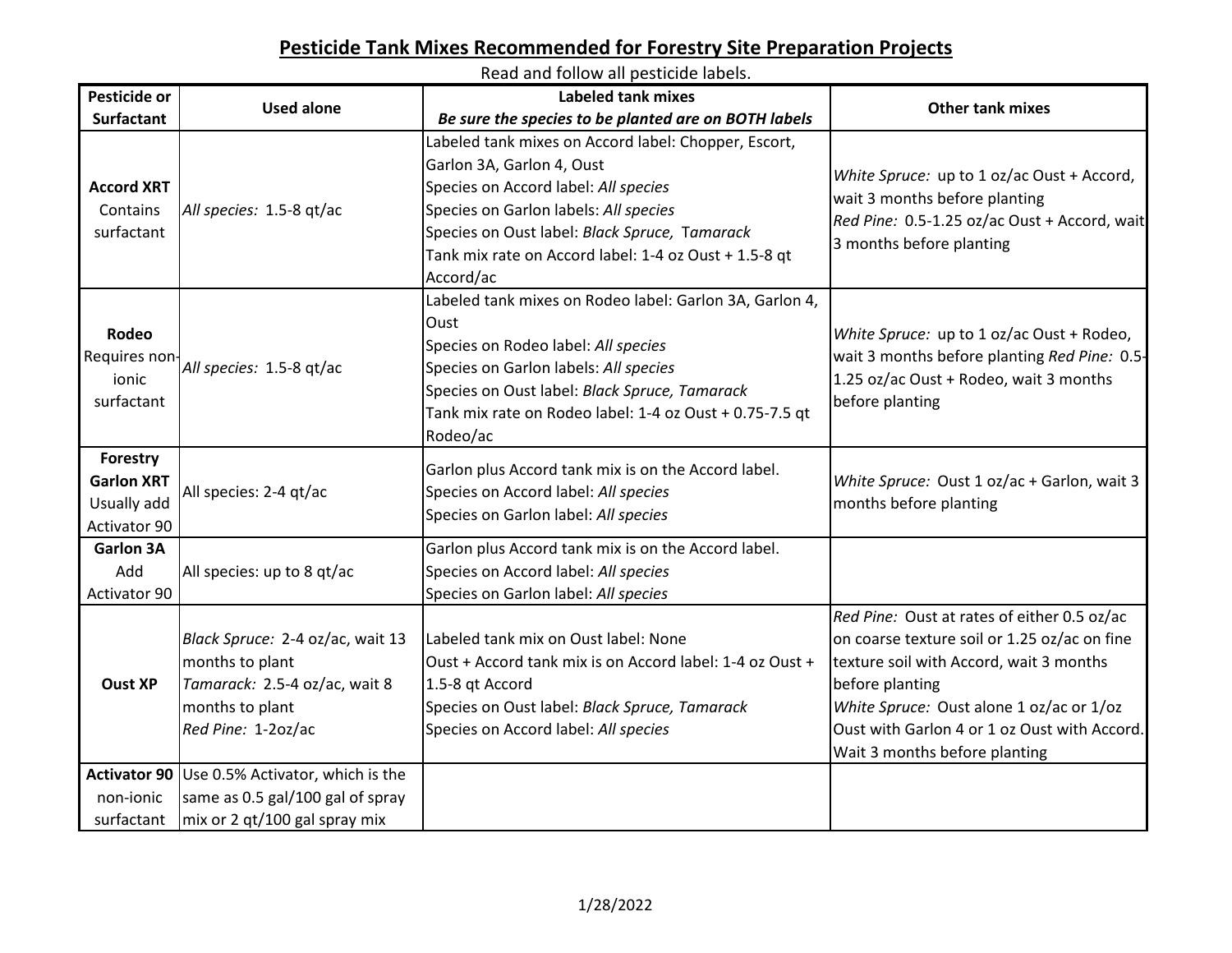## **Pesticide Tank Mixes Recommended for Forestry Site Preparation Projects**

Read and follow all pesticide labels.

| Pesticide or  |                                                                  | Labeled tank mixes                                   | <b>Other tank mixes</b> |  |  |
|---------------|------------------------------------------------------------------|------------------------------------------------------|-------------------------|--|--|
| Surfactant    | Used alone                                                       | Be sure the species to be planted are on BOTH labels |                         |  |  |
| Liberate      | Use 0.25% Liberate, which is the Very good site prep surfactant. |                                                      |                         |  |  |
| non-ionic     |                                                                  |                                                      |                         |  |  |
| surfactant    | same as 1 qt/100 gal of spray mix  Do not use for release.       |                                                      |                         |  |  |
| <b>Choice</b> | Water conditioner for use at                                     |                                                      |                         |  |  |
| water         | 0.25% with all glyphosate                                        |                                                      |                         |  |  |
| conditioner   | formulations                                                     |                                                      |                         |  |  |

#### **Additional products recommended for site preparation projects include:**

Accord XRT II Arsenal AC Chopper Escort XP Garlon 3A Garlon 4 Ultra Garlon XRT/Forestry Garlon XRT Oust XP Rodeo Vastlan Velpar DF or L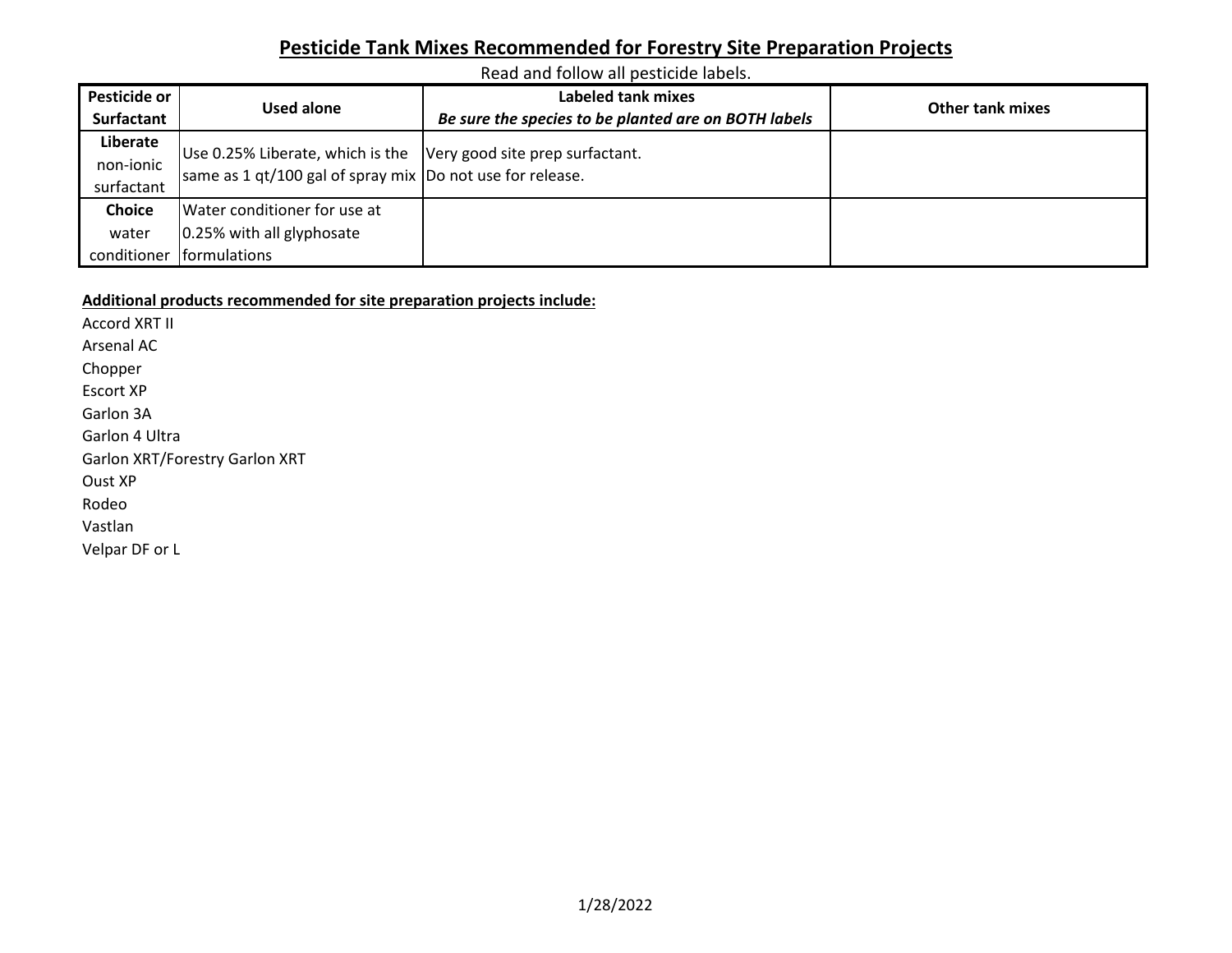# **Pesticide Tank Mixes Recommended for Forestry Release Projects**

Read and follow all pesticide labels.

| Pesticide or                                                 | <b>Used alone</b>                                                                                                                                                                                                                                                                                                                                            | <b>Labeled tank mixes</b><br>Be sure the species to be planted are on BOTH                                                                                                                                                                             | <b>Other tank mixes</b>                                                                                                                                  |
|--------------------------------------------------------------|--------------------------------------------------------------------------------------------------------------------------------------------------------------------------------------------------------------------------------------------------------------------------------------------------------------------------------------------------------------|--------------------------------------------------------------------------------------------------------------------------------------------------------------------------------------------------------------------------------------------------------|----------------------------------------------------------------------------------------------------------------------------------------------------------|
| <b>Surfactant</b>                                            |                                                                                                                                                                                                                                                                                                                                                              | <b>labels</b>                                                                                                                                                                                                                                          |                                                                                                                                                          |
| Rodeo<br>Add<br>Penetron                                     | growing season.<br>All species: 0.75-1.5 qt/ac                                                                                                                                                                                                                                                                                                               | Labeled tank mixes on Rodeo label: Oust<br>After conifers have been established for 1 Species on Rodeo label for tank mix with Oust:<br>Jack Pine, White Spruce: 0.75-1.5 qt Rodeo + 1-3 oz<br>Oust<br>White Pine: 0.75 - 1.5 qt Rodeo + 1-1.5 oz Oust | Red Pine: 0.5-1.25 oz/ac Oust + Rodeo,<br>must be 3 or more months after planting                                                                        |
| Forestry<br><b>Garlon XRT</b><br>Usually add<br>Activator 90 | Spruce, Balsam Fir, Red Pine: 1-2 qt/ac.<br>Apply only after buds harden off.<br>2 qt and up may cause some Red Pine<br>damage. Over the top application on pine<br>species may result in mortality.                                                                                                                                                         | Labeled tank mixes on Garlon label: None                                                                                                                                                                                                               | Do not use to release Jack Pine.<br>Good tank mix partner with Accord/Rodeo<br>to control Maple/Oak.                                                     |
| <b>Garlon 3A</b><br>Add<br>Activator 90                      | Spruce, Balsam Fir, Red Pine: 2-4 qt/ac                                                                                                                                                                                                                                                                                                                      | None                                                                                                                                                                                                                                                   | When tank mixing with Rodeo, see Rodeo<br>label for mixing instructions.                                                                                 |
| <b>Oust XP</b>                                               | Use only after rainfall has settled soil<br>around planting slit. Label says do not use<br>a surfactant, however when using a tank<br>mix with glyphosate add a surfactant.<br>Do not use on Christmas trees or<br>hardwood or conifer ornamentals.<br>Red Pine: 1.5-2 oz/ac<br>Jack Pine: 2-8 oz/ac<br>White Pine: 1-1.5 oz/ac<br>White Spruce: 1.5-3 oz/ac | Labeled tank mix on Oust label: None<br>Oust + Rodeo tank mix is on Rodeo label. Species<br>and rates on Rodeo label:<br>Jack Pine, White Spruce: 1-3 oz/ac Oust<br>White Pine: 1-1.5 oz/ac Oust                                                       | Red Pine: Oust at rates of either 0.5 oz/ac<br>on coarse texture soil or 1.25 oz/ac on fine<br>texture soil with Rodeo. Wait 3 months<br>after planting. |
| non-ionic<br>surfactant                                      | Activator 90 Use 0.5% Activator, which is the same as<br>$0.5$ gal/100 gal of spray mix or 2 qt/100<br>gal spray mix                                                                                                                                                                                                                                         | Do not use to release Jack Pine.                                                                                                                                                                                                                       |                                                                                                                                                          |
| Penetron<br>non-ionic<br>surfactant                          | With Rodeo, use 1% Penetron in total<br>spray mix. When applying 10 gallons of<br>spray/ac, use 12.8 oz Penetron/ac, which   Preferred surfactant for release.<br>is the same as 1 gal Penetron/100 gal of<br>spray mix.                                                                                                                                     |                                                                                                                                                                                                                                                        |                                                                                                                                                          |